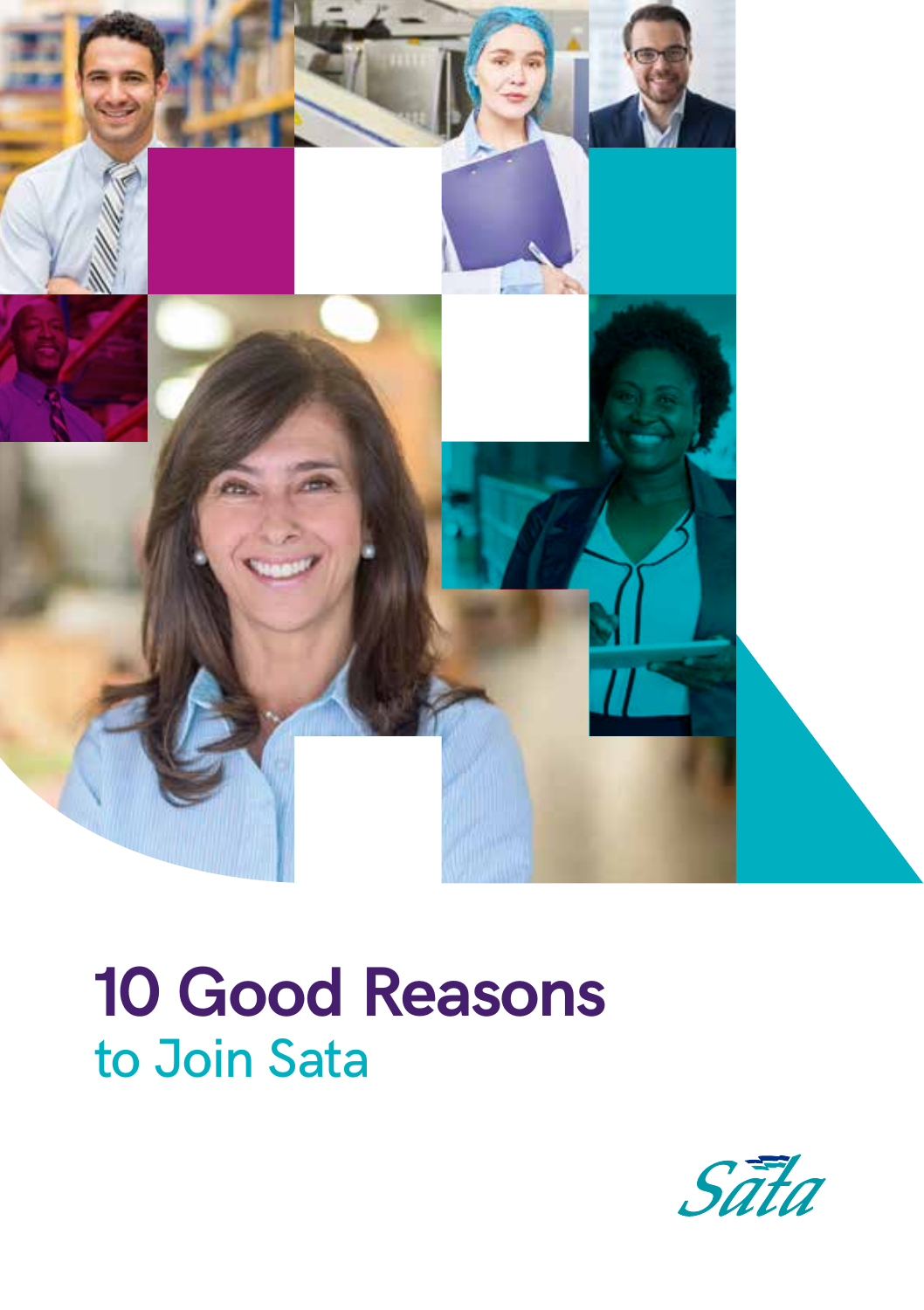### Why People Like Us Join Sata



Sata is the professional and managerial section of Usdaw – the Union of Shop, Distributive and Allied Workers.

When you join Sata, you are part of the principal union that negotiates for all grades of staff in the

service sector of the economy – retailing, wholesale distribution, home shopping and a large number of process industries.

But more importantly, you'll be a member of a specialised section that can pursue your own particular interests. Sata has a proud history in getting the best deal for our members and giving them top quality services. These services represent outstanding value for money and are now being offered to you.

Join Sata today!

Paddy Pien

**Paddy Lillis** General Secretary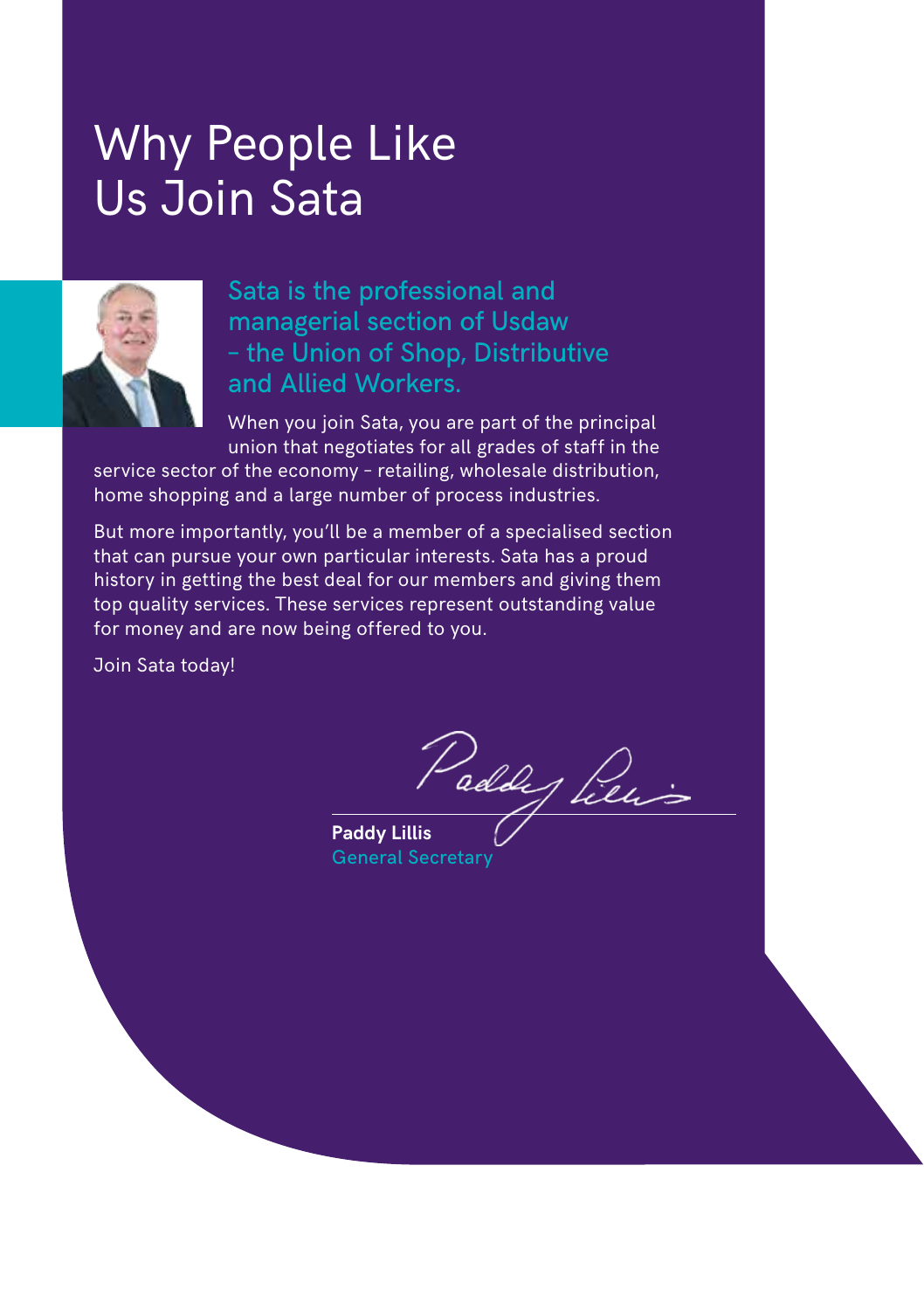## Member **Benefits**

- Help and **support** with problems at work
- **Protection** from unfair treatment
- **Representation** for grievances and disciplinaries
- Health and safety **advice**
- Pensions **advice**
- **•** Improved job security
- **Representation** over contract changes
- **Protection** from bullying and harassment
- **Protection** from unlawful discrimination
- **Training, education and Lifelong** Learning
- **Cash benefits** in times of need
- Feeling you're **not on your own**
- **Free advice and representation on** pay and conditions of employment
- Legal Plus **free** legal assistance for accidents, **100% of compensation** is yours with no deduction
- **Free** will writing service for you and your partner
- **Free** initial legal advice scheme about any non-work related problem

#### **Cash Benefits and Contribution Rate**

Sata's membership rate is one of the lowest in the trade union movement, providing a first class range of benefits and professional services for just a few pence a day.

| <b>Weekly Contribution Rate</b>               |       |  |
|-----------------------------------------------|-------|--|
| Scale                                         | A     |  |
|                                               | £2.60 |  |
| <b>Sickness Grant</b>                         |       |  |
| Scale                                         | A     |  |
| Payment after continuous period of<br>6 weeks | £40   |  |
| *Further payment after 20 weeks               | £140  |  |
| *Further payment after 40 weeks               | £105  |  |
| *Further payment after 52 weeks               | £140  |  |
| .                                             |       |  |

Please note each Sickness Grant is a 'one-off' payment for the period stated and is NOT payable weekly.

**\*These further Sickness Grant payments do not need to be for a period of continuous sickness. Please contact your local office for further details.**

#### **Permanent Disablement Grant**

| <b>Scale</b> |        |
|--------------|--------|
| Total        | £5,250 |
| Partial      | £2,500 |

#### **Maternity/Paternity/Adoption Grant**

| Grant<br>rant | 0.40 |
|---------------|------|

#### **Death Grant**

| £925   |
|--------|
|        |
| £8,000 |
| £2,500 |
|        |

| <b>Dispute Benefit</b> |     |  |
|------------------------|-----|--|
| Scale                  |     |  |
| <b>Weekly Benefit</b>  | £65 |  |

Benefits are payable in accordance with the Union Rule Book and any entitlement depends on paying your contributions regularly and not falling into arrears. Benefits can only be claimed (except dispute benefit) after 12 months' continuous membership. Members and other payees will be requested to provide their bank account details for payment by bank transfer being the default method of payment. Payments are made within 30 days of the completed claim application by the Union's Benefits Section. All rates effective from 26 June 2022.

| <b>Assault at Work Grant</b> |      |  |
|------------------------------|------|--|
| Scale                        |      |  |
| Grant                        | £500 |  |

This is a discretionary one-off payment made subject to the qualifying conditions set out on our website. A member is required to register a personal injury claim through FirstCall Usdaw (0800 055 6333), and if any subsequent claim is successful and the member receives compensation for their injuries the grant is repayable by the member.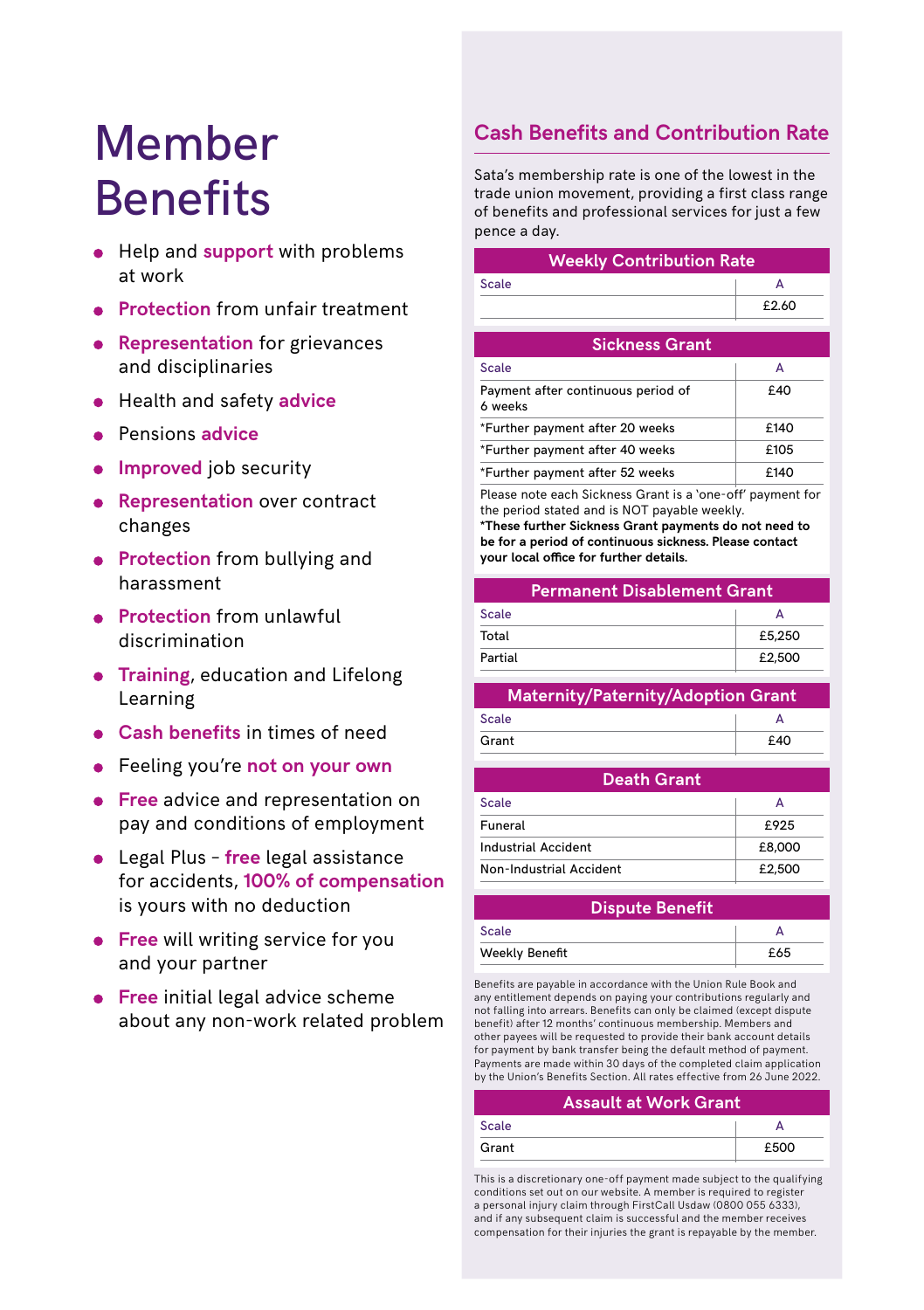

## Good reasons to join Sata

#### **Better Pay**

Sata helps people at work by negotiating better pay and conditions. Every year Sata negotiates improvements to pay for hundreds of thousands of members.

#### **Safer Workplace**

Workplaces with unions have far fewer accidents. With 4,000 Health and Safety Reps, Sata makes sure that your safety at work is taken seriously.

#### **Better Conditions**

Sata works to get Union members better holiday entitlement, good pension provision and improved arrangements for time off work. By negotiating with employers, Sata is able to make your life at work better. Negotiations aren't just about pay as we aim to improve the other things that matter at work, such as holidays, pensions, shifts, etc.

### **Advice and Support**

10,000 workplace reps advise and support you at work and are backed up by highly trained Union Officials. Specialists in the fields of pensions, health and safety, education, management, wages and employment law are all on hand to help.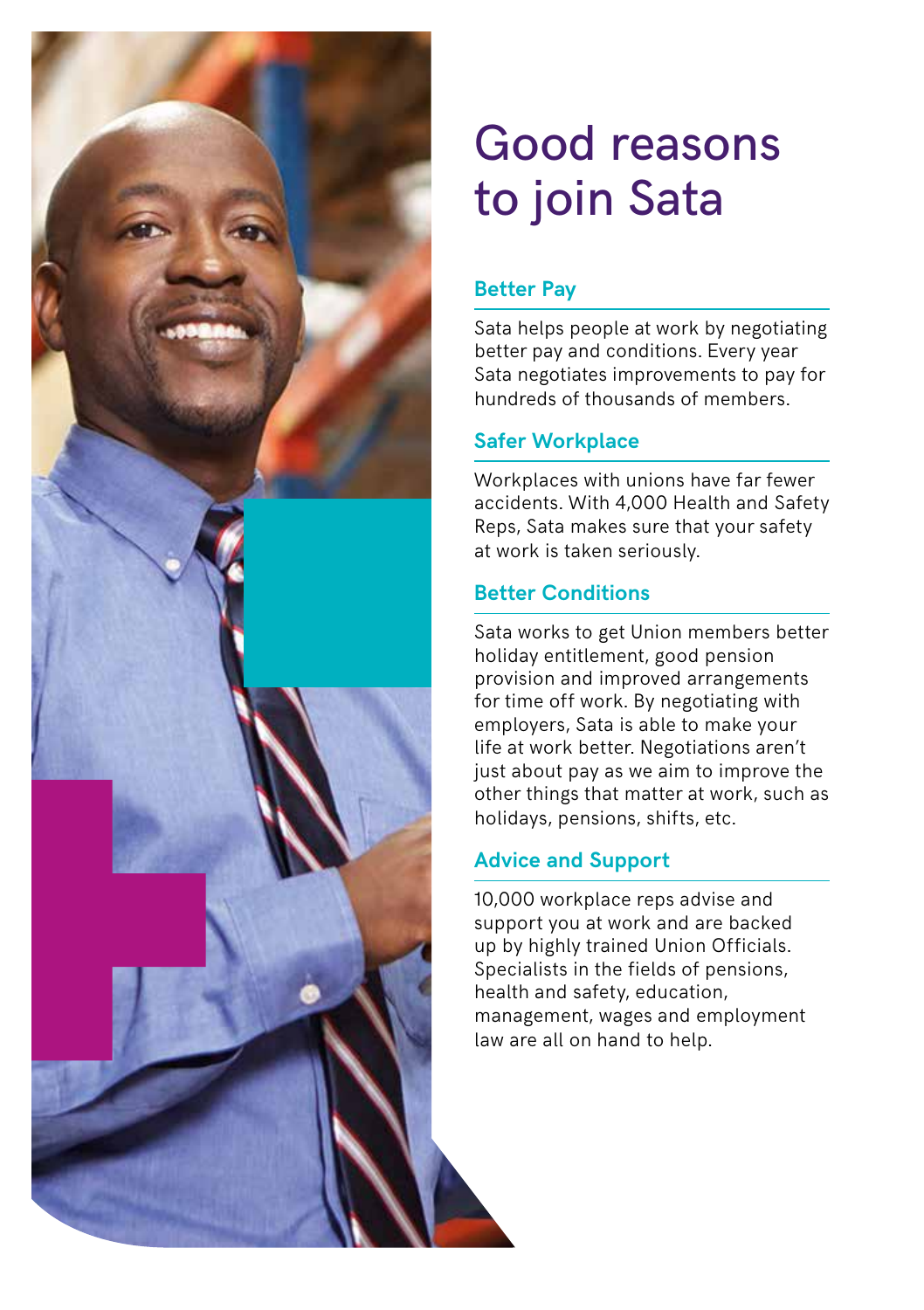

#### **Your Voice**

With over 10,000 workplace reps, Sata gives you a strong voice at work. Without a union you are less likely to have a say in your terms and conditions and how your employer operates.

#### *Opt in to the Political Fund*

The Political Fund supports the Union's campaigns and helps to fund the lobbying of politicians on issues that matter to Sata members. Opt in to the Political Fund on the membership form to support our campaign work that gives our members a voice.

#### **Fairness at Work**

Union workplaces are fairer workplaces and are much more likely to have family-friendly policies. By negotiating with employers, unions are able to secure better deals for members on issues such as career opportunities, flexible working arrangements and general support for family responsibilities. In short, unions help you achieve a work-life balance without being penalised for it.

#### **More Job Security**

Sata works to protect jobs and deliver job security for members. Without a union you are on your own if faced with change at work or redundancy.

#### **Protection at Work**

By ensuring that Union members have strong and effective representation, Sata is able to protect people at work and help resolve issues before they become major problems. Sata ensures that members are aware of their rights in the workplace.

#### **Legal and Accident Cover**

The Union's legal service wins millions in compensation each year for members and their families. As a Sata member, the legal service is entirely free – you don't pay a penny. No one plans to have an accident but if you do, the Union will help you with your claim for compensation for any accident, anywhere and if you win your case you keep 100% of the compensation. The Union will also provide you with free legal advice on any issue.

#### **Member Offers and Discounts**

Usdaw works with all of its affinity partners to get you and your family the best deals available on everything from theme parks, to home, car and travel insurance, to great discounts on holidays and cars. Could Usdaw membership save you money? For more information visit: **www.usdaw.org.uk/offers**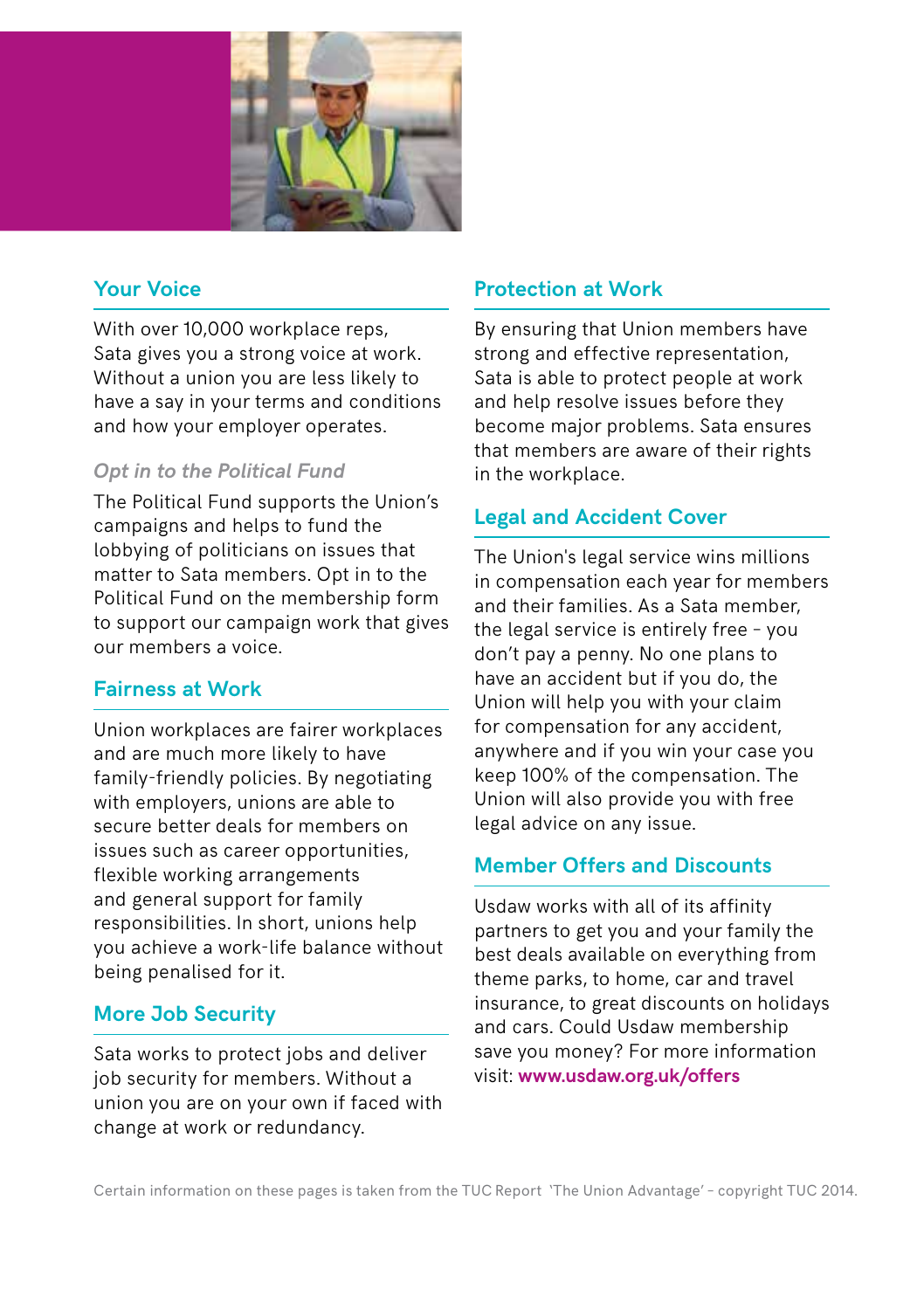## Free Legal Services From the Day You Join

### Sata gives you real value for money – providing a legal service which is completely free.

Sata has its own Legal Department with qualified professionals working for you, backed up by a nationwide network of solicitors. With private solicitors charging over £100 per hour for their services and personal injury solicitors on the high street typically taking 25% of your compensation, you simply can't afford to be without the Union. Sata is your best insurance policy at work – over the years we have won tens of millions of pounds in compensation for our members.

#### **For You, the Member**

- Legal assistance for any accident, anywhere in the UK, and now for accidents/injuries outside of the UK whilst on a package holiday.†
- Legal assistance in all employment matters<sup>\*</sup>
- Free will writing service for you and for your partner.
- Conveyancing special terms for Sata members.
- Probate special terms for Sata members and partners.
- Free initial advice from a Union solicitor on any matter not related to work with special terms for follow-up work.

#### **For Those Living with You in Your Family**

- **Members' children, under the age of** 18, are fully covered for any accident, anywhere in the UK and now also for accidents/injuries outside of the UK whilst on a package holiday.†
- Full legal assistance for road traffic accidents.
- **•** Free solicitor advice for any other accident and special follow-up terms.
- **•** Free initial solicitor advice for any non-work related legal matter and special follow-up terms.
- **•** Free will writing service for partners.
- **Conveyancing and probate families** benefit from members' special terms.

†Package holiday claims mean accidents, injuries or other personal injury claims covered under the Package Holidays and Package Tours Regulations 1992.

\*Legal assistance in employment matters when we think you have reasonable prospects of success.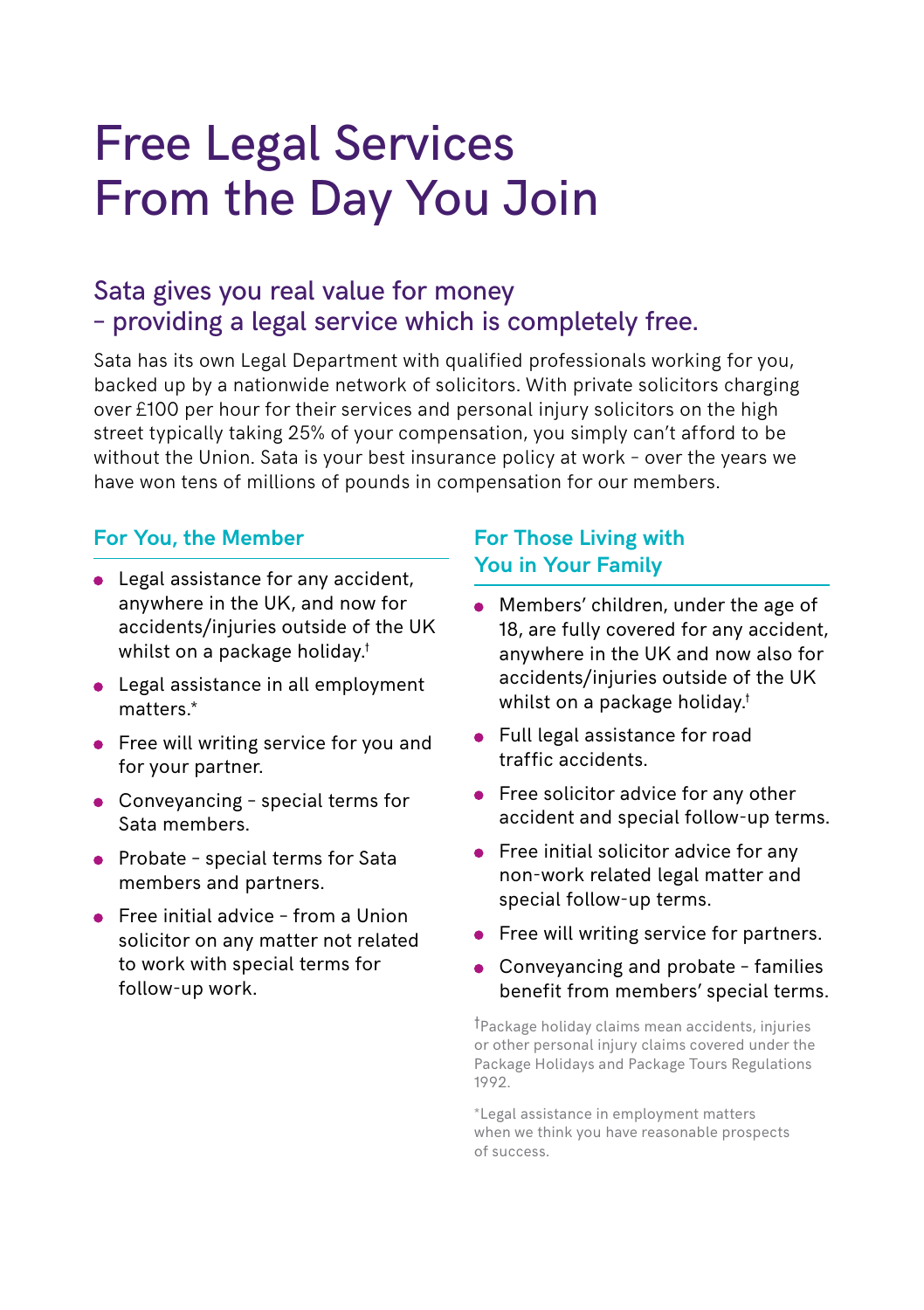

#### **Good Reasons for Turning to Our Legal Service**

- FirstCall Usdaw **0800 055 6333** the free Accident Claim Line.
- A free legal service from the day you join Sata.
- $\bullet$  If you win, you keep all your compensation. Neither Sata nor the solicitors take a cut of your damages, unlike high street solicitors who typically deduct 25% from your compensation.
- No hidden payments in accident cases. So-called No Win, No Fee cases can involve charges for insurance premiums or experts' fees.
- **Expert advice from lawyers** committed to Sata who specialise in personal injury cases.
- The Union's legal service works for our members and not for profit – it puts people first.

The Legal Plus service is offered subject to the Rules of the Scheme. A member must be fully paid up at the time of the problem and remain so. Legal assistance will not be granted to a family member if they should have been in Sata/Usdaw themselves. Legal assistance cannot be granted to bring proceedings against the Union.